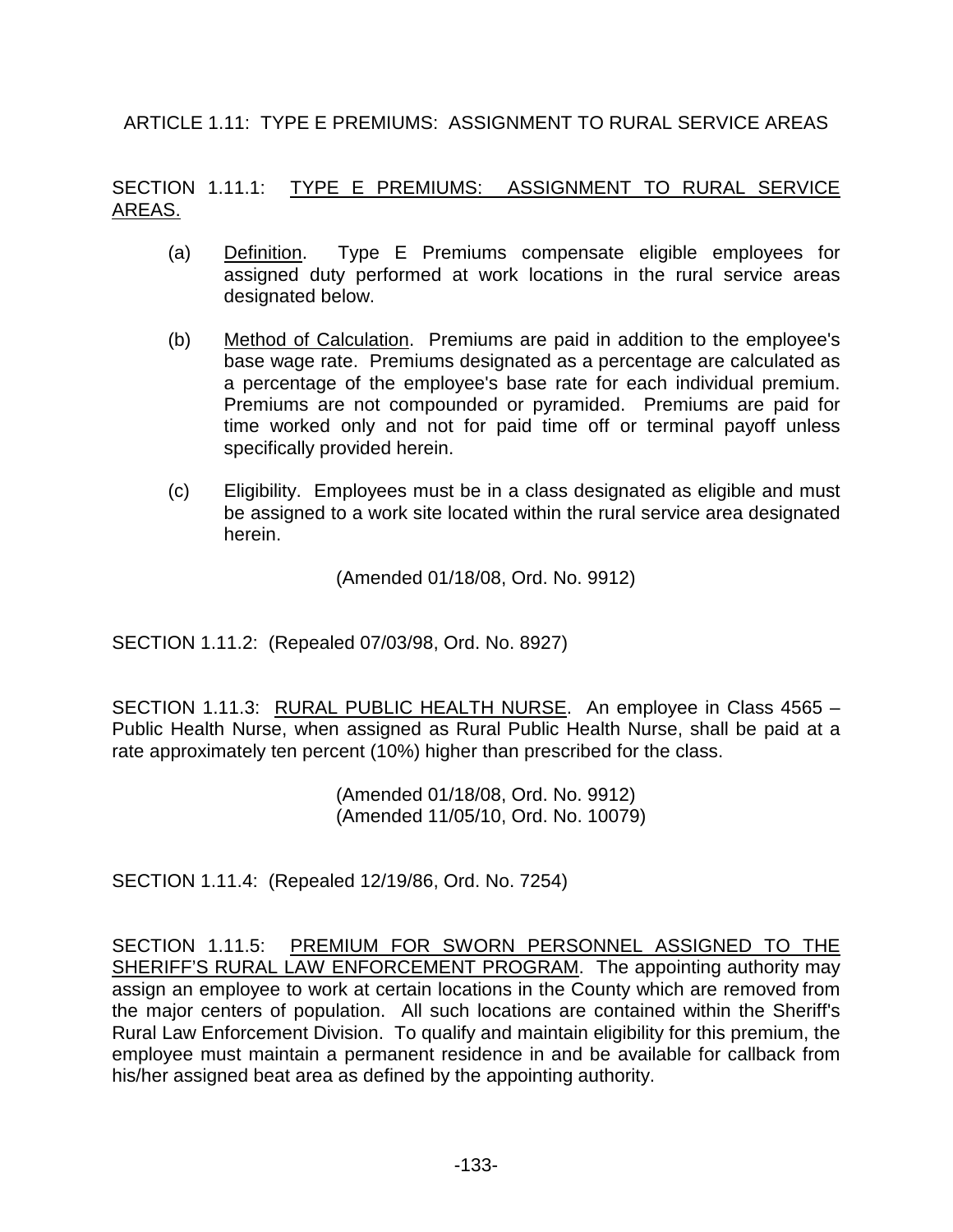Calculation of Premium. Employees eligible for this assignment premium shall be paid at a rate approximately ten percent (10%) higher than the employee's base rate of compensation for each full standard work period so assigned. Periods of assignment for less than a full standard work period shall be pro-rated.

## Eligible Classes:

- 5746 Deputy Sheriff
- 5780 Sheriff's Lieutenant
- 5790 Sheriff's Sergeant

(Amended 08/16/85, Ord. No. 7013) (Amended 12/19/86, Ord. No. 7254) (Amended 08/11/89, Ord. No. 7656) (Amended 01/18/08, Ord. No. 9912)

## SECTION 1.11.6: REMOTE LOCATIONS.

(Amended 08/02/85, Ord. No. 6999) (Amended 12/13/91, Ord. No. 8014) (Amended 07/03/98, Ord. No. 8932) (Amended 01/18/08, Ord. No. 9912) (Amended 03/25/11, Ord. No. 10135) (Repealed 01/18/19, Ord. No. 10587)

SECTION 1.11.7: (Repealed 08/02/85, Ord. No. 6999)